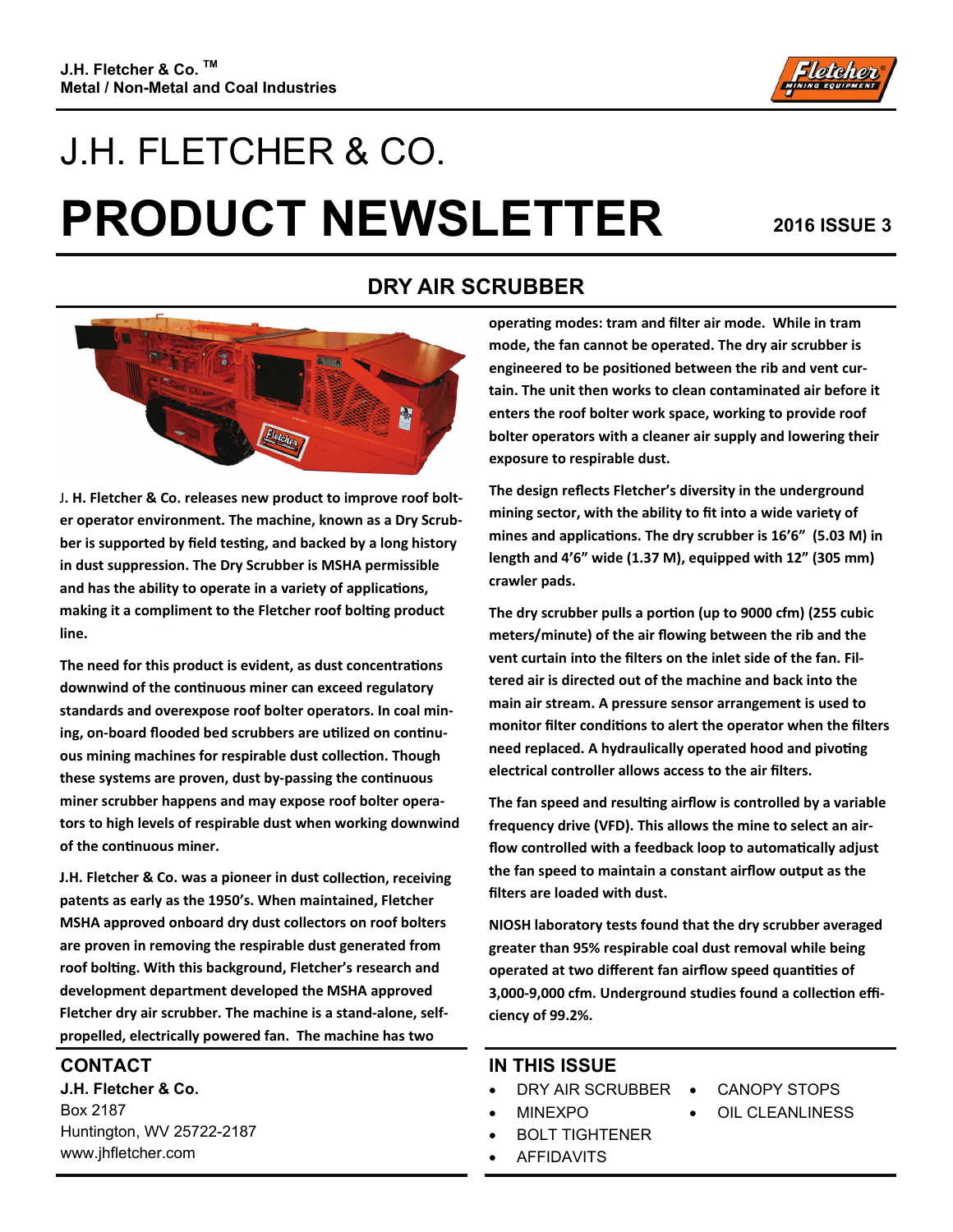Other potential applications the dry scrubber include: belt conveyor transfers, underground truck dumps, single entry air cleaning, and diesel particulate matter removal. For additional information on this product contact Fletcher sales department.



# **MINEXPO 2016**

MINExpo is a trade show sponsored by the National Mining Association. The show is held once, every four years, and showcases the latest in mining technologies. MINExpo 2016, was held this past September, from the 26<sup>th</sup> through the 28<sup>th</sup>. The show boasted a total registration of over 44,000. The exhibit space included 1,950 exhibitors, and spanned 840,000 ft<sup>2</sup>.

#### **Fletcher Booth Space #2615**

In the middle of this, J.H. Fletcher could easily be found. Fletcher was proud to present their largest display yet, including six machines spanning over 4,500  $ft^2$  of booth space.

Fletcher featured two roof bolters from their world renowned roof control product line. Both models, the N3016-AD/E and the N3112-AD/E, are designed for operation in narrow heading conditions. The 3112 is a highly versatile machine that position the operator by the drill for steel changes and bolt installation while protecting from back and wall hazards. It features dual diesel/ electric power with lower noise and vibration exposure than drilling using a jackleg. The 2016 is a remotely operatoed machine that can install 1.8 meter bolts in a 3 meter by 3 meter slope. It is also fully diesel/electric for easy place changing and no exhaust in the slope.

Fletcher also featured three drill jumbos of varying sizes. The J101-AD/E single boom drill jumbo is designed for use in narrow vein applications. Also featured, was the J152-D/E dual boom drill jumbo designed for development and production drilling in mid-size headings. The third displayed was a single boom drill jumbo, model J251-LS. This machine is built for larger headings and designed to handle face, bench, and roof bolt drilling requirements. Each of these machines featured PERB (fully parallel, extending and rolling boom) booms and a CANBUS fully integrated electronic backbone.

Also featured was the Fletcher Dry Air Scrubber; this is a narrow machine designed to be positioned between the rib and vent curtain. There the machine pulls flowing air into the filters and directs the filtered air back into the main air stream.

In addition to the display of complete machines, Fletcher featured display modules of some of their latest innovations. One featured the new larger crawlers, along with highlighting their new forged track pads. The other display module featured the latest in air filtration in regards to the Fletcher dust system. A filtered canopy for use where cabs are not practical demonstrates another tool a mine can use to reduce operator exposure to dust. A drill dust collection system complete with a improved dust collection tank using pinned doors and an improved flow path downstream of the final filter, the optional dust collection bag to reduce exposure cleaning the tank, and the precleaner to dump heavy particles on the ground and reduce the quantity of collected dust that is removed from the tank.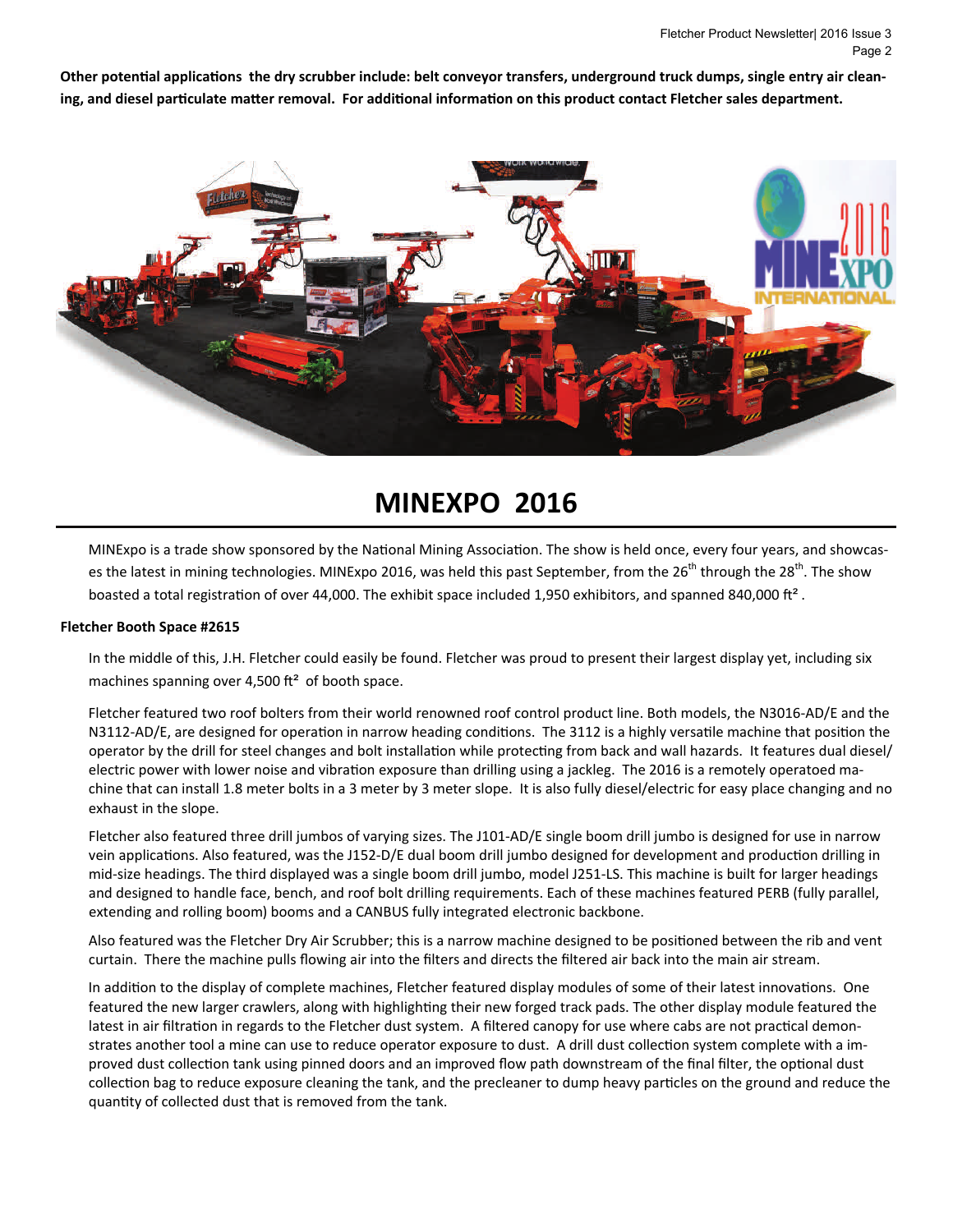#### **Achievements**

While MINEXpo 2016 was a proud moment for Fletcher, even more could be said for their presence in many of the educational sessions. Fletcher lead three educational sessions during the week, featuring Mechanizing the Bolting Cycle in Narrow Stopes, Innovations in Underground Dust Collection, and the Advancement in Automated Remote Roof Bolting in South Africa. The broad range of topics only touches the surface of the wide range of capabilities Fletcher has to offer.

Fletcher was also honored as a recipient of the 2016 NIOSH Mine Safety and Health Technology Innovations Award. The award was based on work between Small Mine Development and Fletcher, from defining coals through design build and utilization in the filed for hanging auxiliary fans in underground metal/nonmetal mines. The machine alleviates many of the hazards currently associated with working around a large, suspended load.

#### **Fletcher says Thanks**

Fletcher would like to extend a big thank you to everyone that made MINExpo 2016 such a success. The incredible amount of work the National Mining Association puts into this event is always abundantly evident. The dedication and hard work of Fletcher employees both behind the scene and at the show, reveal the ethics behind J.H. Fletcher & Co. Most importantly "thank you," to our customer for your commitment to our company and everything you do for the industry.

## **UNDERSTANDING THE PURPOSE OF THE AFFIDAVIT : WHY HAVE THEM ? BOLT TIGHTENER**

Most of our customers will at some point want to install mechanical bolts with expansion shell anchors, torque tension bolts, cables with grouted anchoring or check fully grouted passive bolts for adequate anchorage. For this reason, nearly all J.H. Fletcher & Co. roof bolters are equipped with a bolt tightening circuit. The bolt tightening circuit has been designed in order to give a consistent bolt torque

The bolt tightener can be turned on or off using a detented diversion valve. When actuated, this circuit can only be used to reduce the feed and rotation pressures. Increasing pressures in the bolt tightener valve will not allow feed or rotation pressure to go above the settings for normal drilling.

The feed pressure is reduced in order to allow just enough thrust to elevate the drillhead and maintain the wrench against the bolt head. The thrust must be lowered in order to reduce the friction created by the bolt head against the plate. The rotation pressure is limited in order to give just enough pressure to apply the desired torque output on the bolt head.

The only proper way to check torque is to use a torque wrench on an already installed bolt.

For more information on this circuit, and how it works, refer to your machine's service manual or call and ask for Darrin Cotton at J.H. Fletcher & Co.

J.H. Fletcher & Co. is frequently asked by our customer, why we have the affidavit program? J.H. Fletcher & Co., requests that the affidavit be completed by our customers when you are ordering a replacement certification tag for specific certified systems on your machine, such as canopies, TRS, electrical and dust tags. These affidavits are provided for you to review that specific certified system on your equipment and confirm that the components and its associated hardware are genuine Fletcher components a it was originally certified and documented in the parts manual.

Therefore, if a customer orders a certified component, such as canopy or a TRS, the tag will come with the serial number already stamped on the tag. This will ensure that the tag meets the certification tag that is located in your parts book for that machine. If you remove a tag from another machine, the canopy may not match the serial number and the canopy may not meet the original design specification for which the entire system had been approved. For example, the canopy is just one part of the system that makes up the certification. The support post, cylinder, foot and associated parts, make up the entire certification of the canopy approval.

Please keep in mind, if you are missing the 2G tag, we must inspect the entire machine, before we can reissue one of these tags to you. At Fletcher, if you need a certification tag we can help. When buying or rebuilding a Fletcher piece of equipment, make sure your tags are always on the machine.